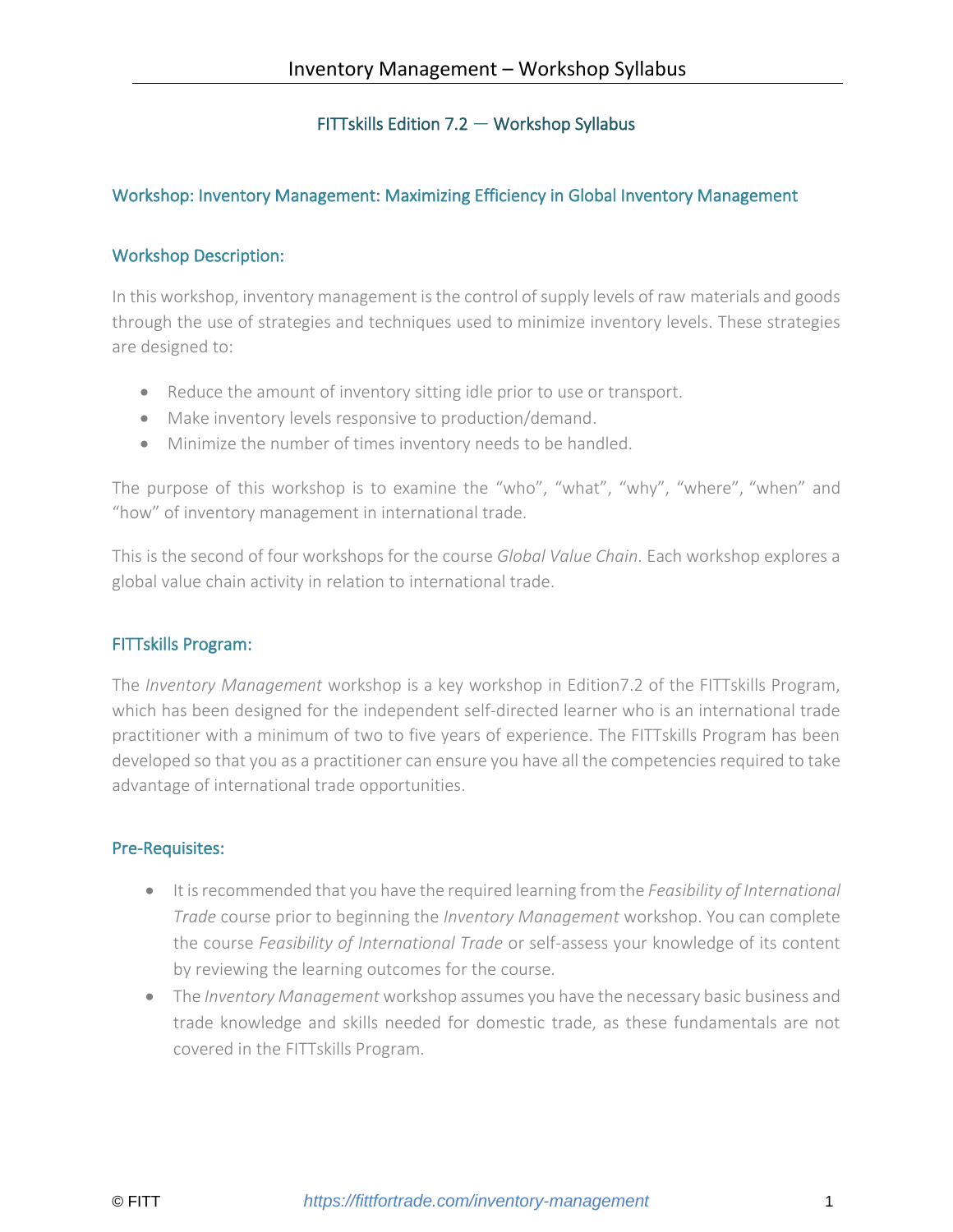## Workshop Learning Outcomes:

Upon successful completion of this workshop, you will be able to:

- 1. Build inventory systems through a strategic approach to control inventory levels and financial risks when exporting and/or importing on a global basis.
- 2. Incorporate reuse and recycling practices into inventory management systems through strategic reverse logistics processes and circular supply chains.
- 3. Examine current business model and supply chain practices to identify the potential value of transitioning to a circular economy business model.

## Schedule:

You can begin any time. Learners must complete the workshop within one month of registration.

## Workshop Format:

You have one month to work through the self-led workshop and complete the final assessment at your own pace. You'll receive your topic-specific textbook in eBook format. At the end of your learning, you can write the summative exam for the workshop.

Registration in this workshop provides you with access to additional learning resources, such as guiding notes, case studies, sample exam questions and the answers to the exercises in the textbook. These additional resources provide you with an opportunity to apply your learning and verify your progress. Although access to these resources are provided, the only requirement to complete the workshop is successfully passing the exam.

#### Learning resources:

The workshop includes extensive content about the global value chain as an integral part of international trade. It also offers:

- An initial checklist for you to 'Reflect on Your Experience' to help you decide which sections you need to spend most time on, and where you may have previous learning
- Case examples that demonstrate innovative and good business practices, global examples and lessons from the field
- Many sample documents to illustrate requirements and good practice within the global value chain
- Sections that help you to consolidate and apply your learning at the end of each unit
- Opportunities for extended learning at the end of each unit to broaden the scope of your application, and to help you relate the learning to specific situations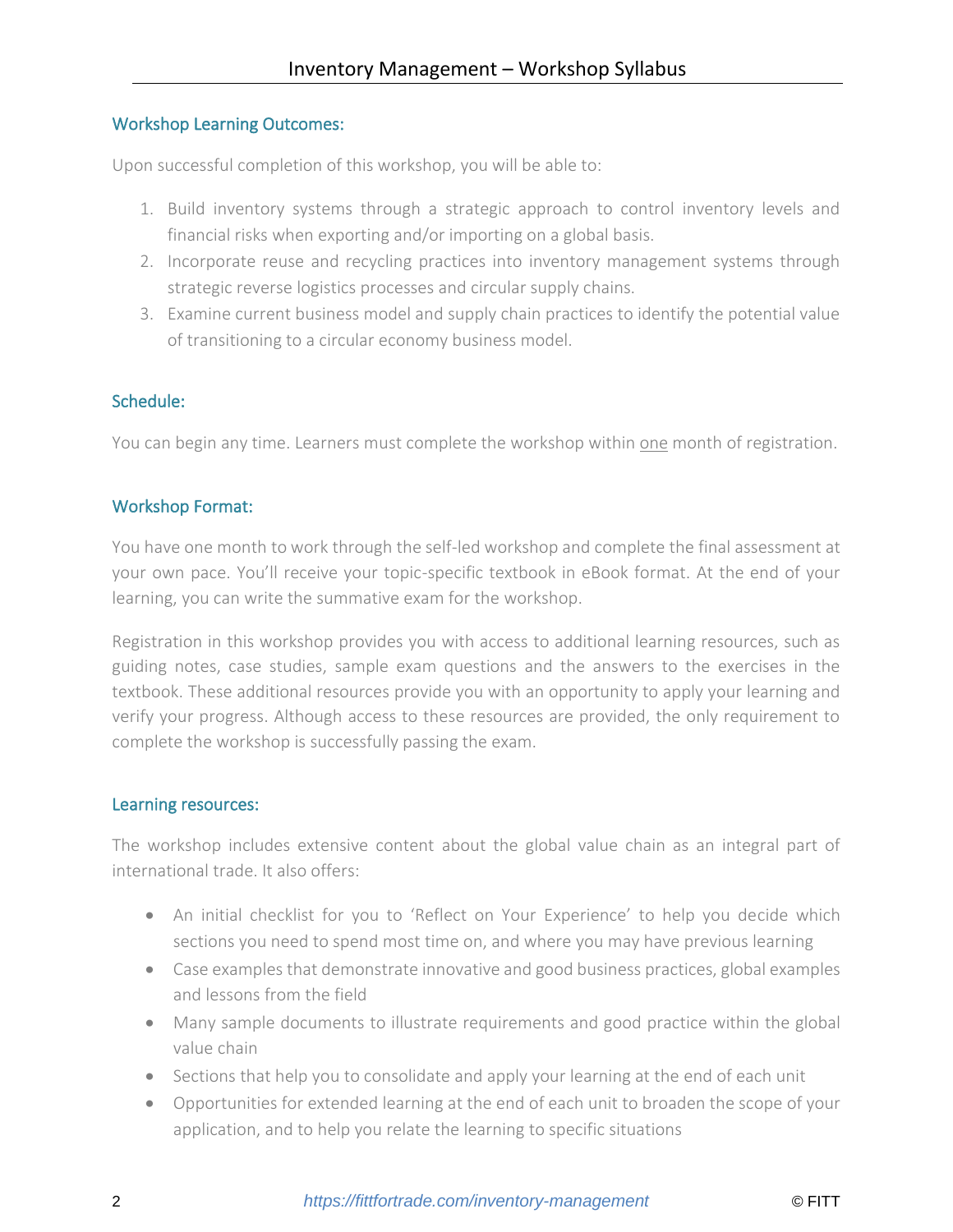• A list of 'Recommended Resources' for additional reading and learning on the topics

#### Assignments & Formative Assessments:

In addition to the sections in each unit to help you apply your learning and to extend your learning to various situations, there is a Final Check at the end of the module. This multiple-choice quiz for the workshop provides sample questions and answers for you to prepare for the summative exam. These questions have also been provided as an interactive quiz on the learning platform.

#### Summative/Final Assessment:

Once you are ready, you can write the workshop evaluation. This is a standardized open-book exam consisting of 15 multiple choice questions. Learners must complete this exam online within two hours. You can write your exam at any time as long as it is done before the deadline.

To access the examination:

- 1. Go to [www.FITTforTrade.com](http://www.fittfortrade.com/)
- 2. Under SIGN IN, enter your FITT ID and password
- 3. Click the FITT Students menu (left-vertical menu), then Online Exam Centre and then Login now to begin your exam-this will redirect you to the online exam center

A credit is awarded when learners achieve a 'pass' or 'pass with distinction' grade on the exam. These credits count towards obtaining FITT business credentials.

| Pass with Distinction | <b>PWD</b> | 85% or higher |
|-----------------------|------------|---------------|
| Pass                  |            | 65%-84%       |
| Fail                  |            | 64% or less   |

#### FITT Educational and Professional Credentials:

FITT offers three international business credentials based on the global trade competencies acquired through the FITTskills Program. The credentials are proof of an individual's level of knowledge and expertise in global trade. Each is achieved based on the following criteria:

## FITT Certificate in International Trade

Presented to individuals who have successfully completed any three FITTskills courses, or equivalency thereof (3 credits). *Note: Successful completion of a workshop will earn learners a partial credit towards the course the workshop derives from.*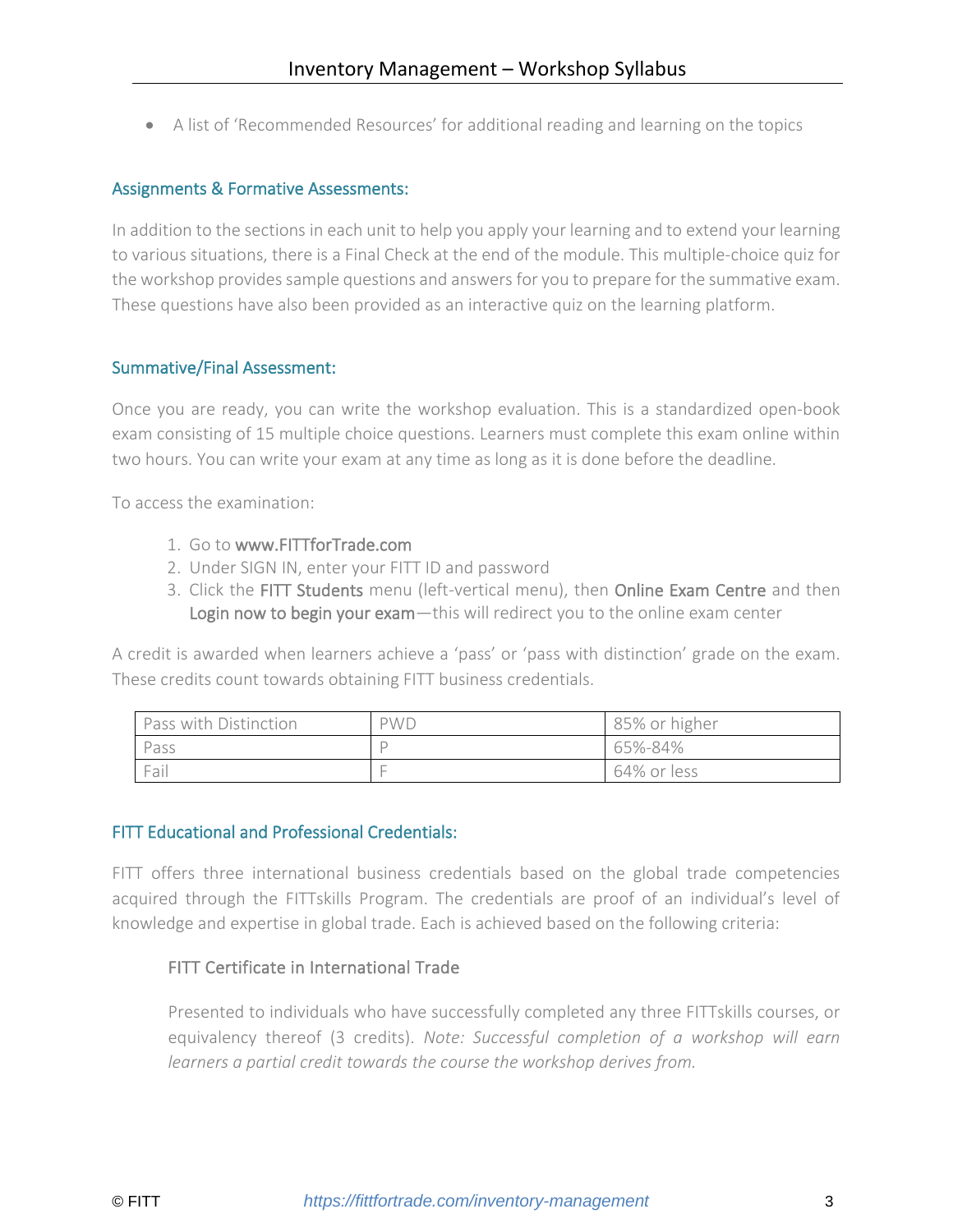## FITT Diploma in International Trade

Presented to individuals who have successfully completed all six FITTskills courses, or equivalency thereof (6 credits). *Note: Successful completion of a workshop will earn learners a partial credit towards the course the workshop derives from.*

Certified International Trade Professional (CITP*®*|FIBP*®* ) designation can be applied for by individuals who have:

- Earned their FITT Diploma
- Achieved FITT's practical work experience requirement of at least one full year
- Endorsed the CITP<sup>®</sup> | FIBP<sup>®</sup> Standards of Ethical Conduct
- Committed to ongoing professional development in the discipline of international business

#### Policies:

- 1. Deferral Policy: A request for an assessment deferral must be submitted to FITT in advance of the assessment deadline. Students may request a deferral for up to 30 days at one given time. A maximum of three (3) deferrals per assessment is permitted. This deferral policy applies to all FITT assessments and rewrite assessments. You can request a deferral by completing an [Assessment Deferral Form.](https://fittfortrade.com/assessment-deferral-request)
- 2. Rewrite Policy: You are eligible to re-write a failed FITTskills assessment within 90 days of the original deadline. There is no limit to the number of times an assessment can be rewritten. However, each re-write must take place within 90 days of the previous rewrite deadline, and there is a fee of \$100 plus applicable taxes per re-write. You can request to re-take an assessment by completing an [Assessment Registration Form.](http://fittfortrade.com/assessment-rewrite-registration)
- 3. Non-Disclosure Agreement: The answers to the exercises, case studies and final check questions are confidential and proprietary. You are expressly prohibited from disclosing, publishing, reproducing, or transmitting the content, or substantially similar content, of this document, in whole or in part, in any form or by any means, verbal or written, electronic or mechanical, for any purpose. By registering in this workshop, you agree not to disclose, publish, reproduce, or transmit the content, or substantially similar content, of this document, in whole or in part, in any form or by any means, verbal or written, electronic or mechanical, for any purpose. Violators will be prosecuted.
- 4. Printing of Material: Printing is for personal, private use only. No part of the material on this platform may be reproduced or transmitted without FITT's prior permission. Violators will be prosecuted.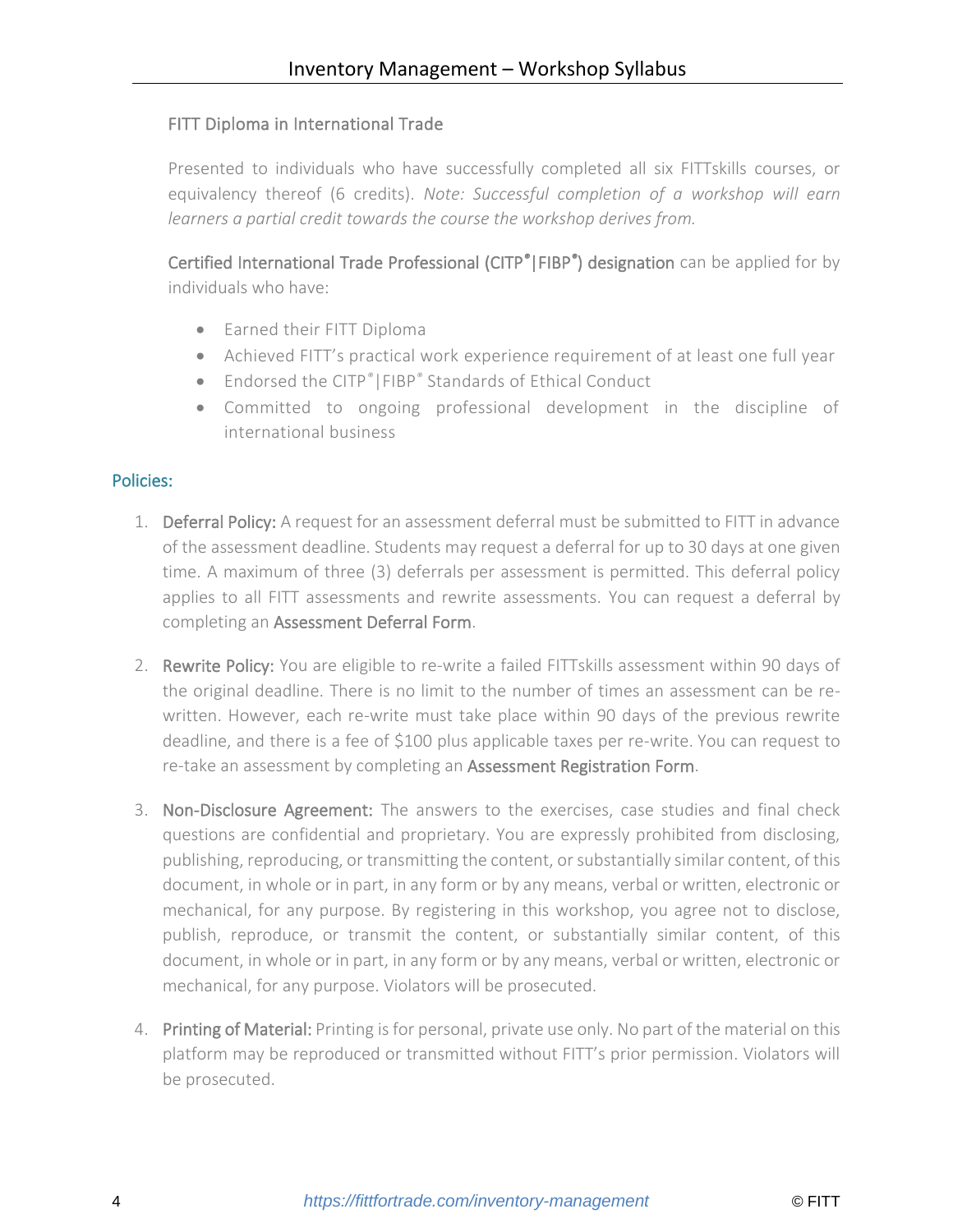# Table of Contents FITTskills Inventory Management: Maximizing Efficiency in Global Inventory Management

Getting Started Forward Features

Course/Module Learning Outcomes The Modular Approach Reflect on Your Experience Cross-Modular References Apply Your Learning Extended Learning Recommended Resources

Background: Global Value Chain Organization of Text Course Learning Outcomes

#### Module—Inventory Management: Maximizing Efficiency in Global Inventory Management

Introduction Module Learning Outcomes Reflect on Your Experience

#### Unit 1: Inventory Essentials

Why Is This Important? Financial Importance of Inventory Selective Inventory Management Managing the Product Life Cycle Inventory Tracking and Information Technology Planning Inventory Storage Locations Selective Inventory Management Strategies Problem Inventories Inventory Management Outsourcing Apply Your Learning Extended Learning

## Unit 2: Reverse Logistics

Why Is This Important? Establishing Product Return Systems Processing Returns